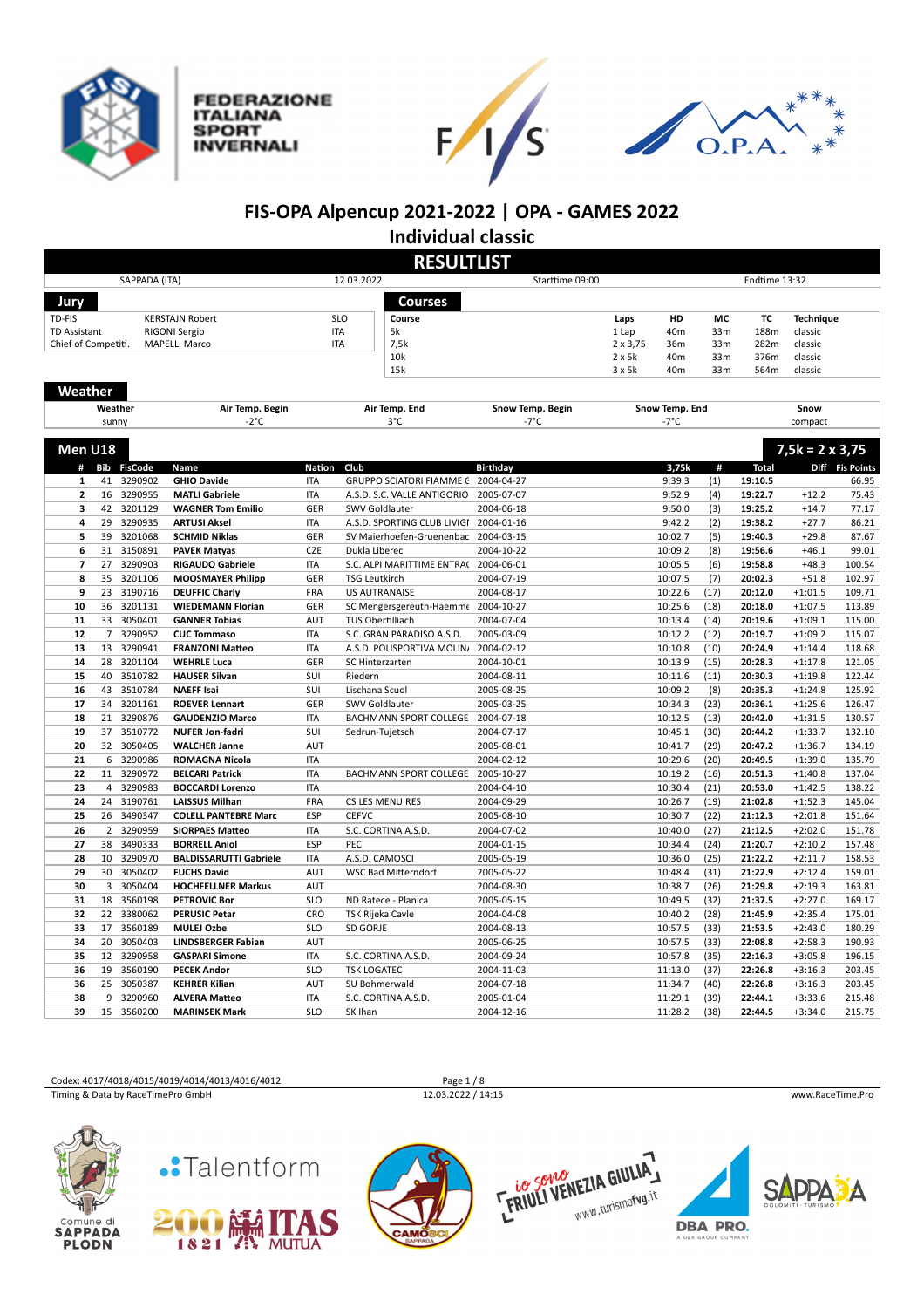

**FEDERAZIONE ITALIANA SPORT INVERNALI** 





## **FIS-OPA Alpencup 2021-2022 | OPA - GAMES 2022 Individual classic**

|                          | <b>RESULTLIST</b>                                                           |                    |                                                |               |                                |                 |            |             |      |              |                        |                 |
|--------------------------|-----------------------------------------------------------------------------|--------------------|------------------------------------------------|---------------|--------------------------------|-----------------|------------|-------------|------|--------------|------------------------|-----------------|
| #                        |                                                                             | <b>Bib FisCode</b> | Name                                           | <b>Nation</b> | Club                           | <b>Birthday</b> |            | 3,75k       | #    | Total        |                        | Diff Fis Points |
| 40                       |                                                                             | 14 3150933         | <b>KETTNER Adam</b>                            | CZE           | KL SG Jablonec n.N.            | 2004-06-10      |            | 11:09.4     | (36) | 23:15.5      | $+4:05.0$              | 237.31          |
| 41                       | $\mathbf{1}$                                                                | 3220065            | <b>DUNCAN Logan</b>                            | GBR           | Huntly Nordic Ski Club         | 2005-10-18      |            | 13:10.7     | (41) | 26:04.3      | $+6:53.8$              | 354.69          |
| 42                       | 5                                                                           | 3220066            | <b>IPSEN Jakob</b>                             | GBR           |                                | 2005-01-01      |            | 14:04.4     | (42) | 27:48.3      | $+8:37.8$              | 427.00          |
|                          |                                                                             |                    |                                                |               |                                |                 |            |             |      |              |                        |                 |
|                          | Entries                                                                     | 42                 | Ranked                                         | 42            | <b>DNS</b><br>0                |                 | <b>DNF</b> | $\mathbf 0$ |      | <b>DSQ</b>   | $\mathbf 0$            |                 |
| Men U16                  |                                                                             |                    |                                                |               |                                |                 |            |             |      |              | $7,5k = 2 \times 3,75$ |                 |
|                          |                                                                             | # Bib FisCode      | Name                                           | <b>Nation</b> | Club                           | <b>Birthday</b> |            | 3,75k       | #    | <b>Total</b> |                        | Diff Fis Points |
| 1                        | 70                                                                          | 3201193            | <b>MUELLER Jonas</b>                           | GER           |                                | 2006-01-10      |            | 10:19.4     | (1)  | 20:14.1      |                        |                 |
| $\overline{2}$           | 56                                                                          |                    | <b>ROMANO Alessio</b>                          | <b>ITA</b>    |                                | 2006-04-15      |            | 10:24.7     | (2)  | 20:25.2      | $+11.1$                |                 |
| 3                        | 84                                                                          | 3190883            | <b>SCHLUSSEL Paul</b>                          | FRA           | S.C MARKSTEIN RANSPACH         | 2006-05-04      |            | 10:27.8     | (3)  | 20:28.5      | $+14.4$                |                 |
| 4                        | 66                                                                          |                    | <b>GERTSCH Nolan</b>                           | SUI           |                                | 2006-03-03      |            | 10:45.6     | (14) | 20:48.5      | $+34.4$                |                 |
| 5                        | 55                                                                          | 3201172            | <b>HASENKNOPF Lorenz</b>                       | GER           |                                | 2006-01-22      |            | 10:40.4     | (5)  | 20:53.9      | $+39.8$                |                 |
| 6                        | 58                                                                          | 3201182            | <b>NEUKIRCHNER Milan</b>                       | GER           |                                | 2006-05-03      |            | 10:42.4     | (10) | 20:57.3      | $+43.2$                |                 |
| $\overline{\phantom{a}}$ | 50                                                                          | 3201183            | <b>FAERBER Clemens</b>                         | GER           |                                | 2006-06-07      |            | 10:41.0     | (8)  | 21:01.0      | $+46.9$                |                 |
| 8                        | 48                                                                          | 3201159            | <b>MOCH Jakob</b>                              | GER           | <b>WSV Insy</b>                | 2006-02-21      |            | 10:40.7     | (6)  | 21:01.5      | $+47.4$                |                 |
| 9                        | 82                                                                          | 3190857            | <b>LESPINE Quentin</b>                         | FRA           | SKI CLUB GRAND BORNAND         | 2006-05-29      |            | 10:48.7     | (15) | 21:03.3      | $+49.2$                |                 |
| 10                       | 69                                                                          |                    | <b>WANGER Maximilian Alexan</b>                | SUI           |                                | 2006-06-19      |            | 10:39.4     | (4)  | 21:03.8      | $+49.7$                |                 |
| 11                       | 54                                                                          |                    | <b>PINZANI Marco</b>                           | ITA           |                                | 2006-07-05      |            | 10:41.0     | (8)  | 21:04.5      | $+50.4$                |                 |
| 12                       | 47                                                                          |                    | <b>NESA Marchet</b>                            | SUI           |                                | 2006-04-26      |            | 10:44.6     | (13) | 21:05.3      | $+51.2$                |                 |
| 13                       | 74                                                                          |                    | <b>FERRARI Luca</b>                            | ITA           |                                | 2006-03-16      |            | 10:42.6     | (11) | 21:10.7      | $+56.6$                |                 |
| 14                       | 80                                                                          | 3490358            | <b>ANARBE SIGUENZA Peio</b>                    | <b>ESP</b>    | <b>CLUB DE MONTANA GASTEIZ</b> | 2006-02-15      |            | 10:42.7     | (12) | 21:17.8      | $+1:03.7$              |                 |
| 15                       | 72                                                                          |                    | <b>POZZI Federico</b>                          | <b>ITA</b>    |                                | 2006-05-23      |            | 10:53.4     | (18) | 21:22.6      | $+1:08.5$              |                 |
| 16                       | 76                                                                          |                    | <b>FORNERIS Edoardo</b>                        | ITA           |                                | 2006-08-07      |            | 10:40.7     | (6)  | 21:27.5      | $+1:13.4$              |                 |
| 17                       | 63                                                                          | 3201170            | <b>GENTNER Wendelin</b>                        | GER           | SC Oberstdorf                  | 2006-11-06      |            | 10:49.1     | (16) | 21:35.1      | $+1:21.0$              |                 |
| 18                       | 79                                                                          | 3190917            | <b>CALANDRY Johan</b>                          | FRA           | LES DRAGONS D\'ANNECY          | 2006-05-30      |            | 11:15.2     | (25) | 21:52.9      | $+1:38.8$              |                 |
| 19                       | 45                                                                          |                    | <b>MACCAGNAN Pierre</b>                        | SUI           |                                | 2006-09-01      |            | 10:52.8     | (17) | 21:53.5      | $+1:39.4$              |                 |
| 20                       | 67                                                                          |                    | <b>RISATTI Federico</b>                        | ITA           |                                | 2006-06-25      |            | 11:12.6     | (23) | 22:04.6      | $+1:50.5$              |                 |
| 21                       | 83                                                                          | 3190856            | <b>VERGNOLLE Lorin</b>                         | <b>FRA</b>    | SKI NORDIQUE CHARTREUSE        | 2006-03-01      |            | 11:02.6     | (19) | 22:05.1      | $+1:51.0$              |                 |
| 22                       | 61                                                                          |                    | <b>BAERFUSS Jonas</b>                          | SUI           |                                | 2007-03-26      |            | 11:06.3     | (21) | 22:09.5      | $+1:55.4$              |                 |
| 23                       | 85                                                                          | 3490353            | <b>MORENO RAMOS Pablo</b>                      | <b>ESP</b>    | CLUB ARANES ESPORTS DIUE       | 2006-02-03      |            | 11:08.9     | (22) | 22:10.7      | $+1:56.6$              |                 |
| 24                       | 46                                                                          |                    | <b>BIANCHI Alessio</b>                         | SUI           |                                | 2006-02-25      |            | 11:14.7     | (24) | 22:41.8      | $+2:27.7$              |                 |
| 25                       | 44                                                                          |                    | <b>EISCHER Elias</b>                           | <b>AUT</b>    | USC ATOMIC-ST.LEONHARD/I       | 2007-07-24      |            | 11:37.4     | (29) | 22:42.1      | $+2:28.0$              |                 |
| 26                       | 49                                                                          |                    | <b>PROMMEGGER Samuel</b>                       | <b>AUT</b>    | UNION-SV GROSSARL              | 2006-02-16      |            | 11:27.8     | (27) | 22:48.3      | $+2:34.2$              |                 |
| 27                       | 65                                                                          |                    | DI RONCO Tommaso                               | ITA           |                                | 2006-04-21      |            | 11:16.9     | (26) | 22:48.7      | $+2:34.6$              |                 |
| 28                       | 51                                                                          |                    | <b>WALCHER Niklas</b>                          | <b>AUT</b>    | UNION-SV GROSSARL              | 2007-07-16      |            | 11:30.2     | (28) | 22:51.9      | $+2:37.8$              |                 |
| 29                       | 68                                                                          | 3560000            | <b>KARNICAR Lovrenc</b>                        | <b>SLO</b>    |                                | 2006-01-25      |            | 11:05.9     | (20) | 22:58.7      | $+2:44.6$              |                 |
| 30                       | 77                                                                          | 3560205            | <b>JENKO Tine</b>                              | <b>SLO</b>    | TSK JUB Dol pri Ljubljani      | 2006-10-05      |            | 11:43.1     | (31) | 23:12.3      | $+2:58.2$              |                 |
| 31                       | 75                                                                          | 3560000            | <b>RUPNIK Gregor</b>                           | <b>SLO</b>    |                                | 2007-01-23      |            | 11:46.2     | (32) | 23:13.3      | $+2:59.2$              |                 |
| 32                       | 73                                                                          |                    | <b>TROMBETTA Edoardo</b>                       | ITA           |                                | 2007-11-19      |            | 11:40.8     | (30) | 23:13.9      | $+2:59.8$              |                 |
| 33                       | 59                                                                          | 3560000            | <b>SPORN Tine</b>                              | <b>SLO</b>    |                                | 2007-04-25      |            | 11:54.3     | (34) | 23:27.7      | $+3:13.6$              |                 |
| 34                       | 60                                                                          |                    | <b>TOST Joseph</b>                             | <b>AUT</b>    | <b>I.SPORTVEREINIGUNG HOHE</b> | 2007-06-24      |            | 11:51.5     | (33) | 23:36.2      | $+3:22.1$              |                 |
| 35                       | 57                                                                          | 3560000            | <b>TICAR Azbe</b>                              | <b>SLO</b>    |                                | 2008-01-12      |            | 12:21.0     | (35) | 24:27.0      | $+4:12.9$              |                 |
| 36                       | 64                                                                          |                    | <b>LASSER Daniel</b>                           | <b>AUT</b>    | <b>I.SPORTVEREINIGUNG HOHE</b> | 2006-11-01      |            | 12:31.0     | (39) | 24:34.9      | $+4:20.8$              |                 |
| 37                       | 62                                                                          |                    | <b>SEIFERT Joel</b>                            | AUT           | <b>WSV PUCHENSTUBEN</b>        | 2007-12-17      |            | 12:24.5     | (36) | 24:41.5      | $+4:27.4$              |                 |
| 38                       | 52                                                                          | 3560204            | <b>BORIC Maj</b>                               | <b>SLO</b>    | <b>TSK Bled</b>                | 2006-02-21      |            | 12:26.9     | (38) | 24:47.1      | $+4:33.0$              |                 |
| 39                       | 78                                                                          |                    | <b>ENK Lorenz</b>                              | AUT           | KITZBÜHELER SKI CLUB           | 2006-10-26      |            | 12:34.3     | (40) | 24:56.5      | $+4:42.4$              |                 |
| 40                       |                                                                             | 53 3560000         | <b>POLJSAK Jost</b>                            | SLO           |                                | 2007-08-27      |            | 12:24.7     | (37) | 25:13.8      | $+4:59.7$              |                 |
| 41                       |                                                                             | 81 3220064         | <b>BLANE Jake</b>                              | GBR           | Val Vanoise                    | 2006-10-08      |            | 12:45.7     | (41) | 25:21.7      | $+5:07.6$              |                 |
| 42                       | 71                                                                          |                    | <b>IPSEN Rasmus</b>                            | GBR           |                                | 2007-01-01      |            | 13:24.7     | (42) | 26:53.4      | $+6:39.3$              |                 |
|                          |                                                                             |                    |                                                |               |                                |                 |            |             |      |              |                        |                 |
|                          | Entries                                                                     | 42                 | Ranked                                         | 42            | <b>DNS</b><br>0                |                 | <b>DNF</b> | $\mathbf 0$ |      |              | DSQ 0                  |                 |
| Women U18                |                                                                             | # Bib FisCode      | Name                                           | Nation Club   |                                | <b>Birthday</b> |            | 3,75k       | #    | <b>Total</b> | $7,5k = 2 \times 3,75$ | Diff Fis Points |
|                          |                                                                             |                    |                                                |               |                                |                 |            |             |      |              |                        |                 |
|                          |                                                                             |                    | Codex: 4017/4018/4015/4019/4014/4013/4016/4012 |               | Page 2 / 8                     |                 |            |             |      |              |                        |                 |
|                          | 12.03.2022 / 14:15<br>Timing & Data by RaceTimePro GmbH<br>www.RaceTime.Pro |                    |                                                |               |                                |                 |            |             |      |              |                        |                 |













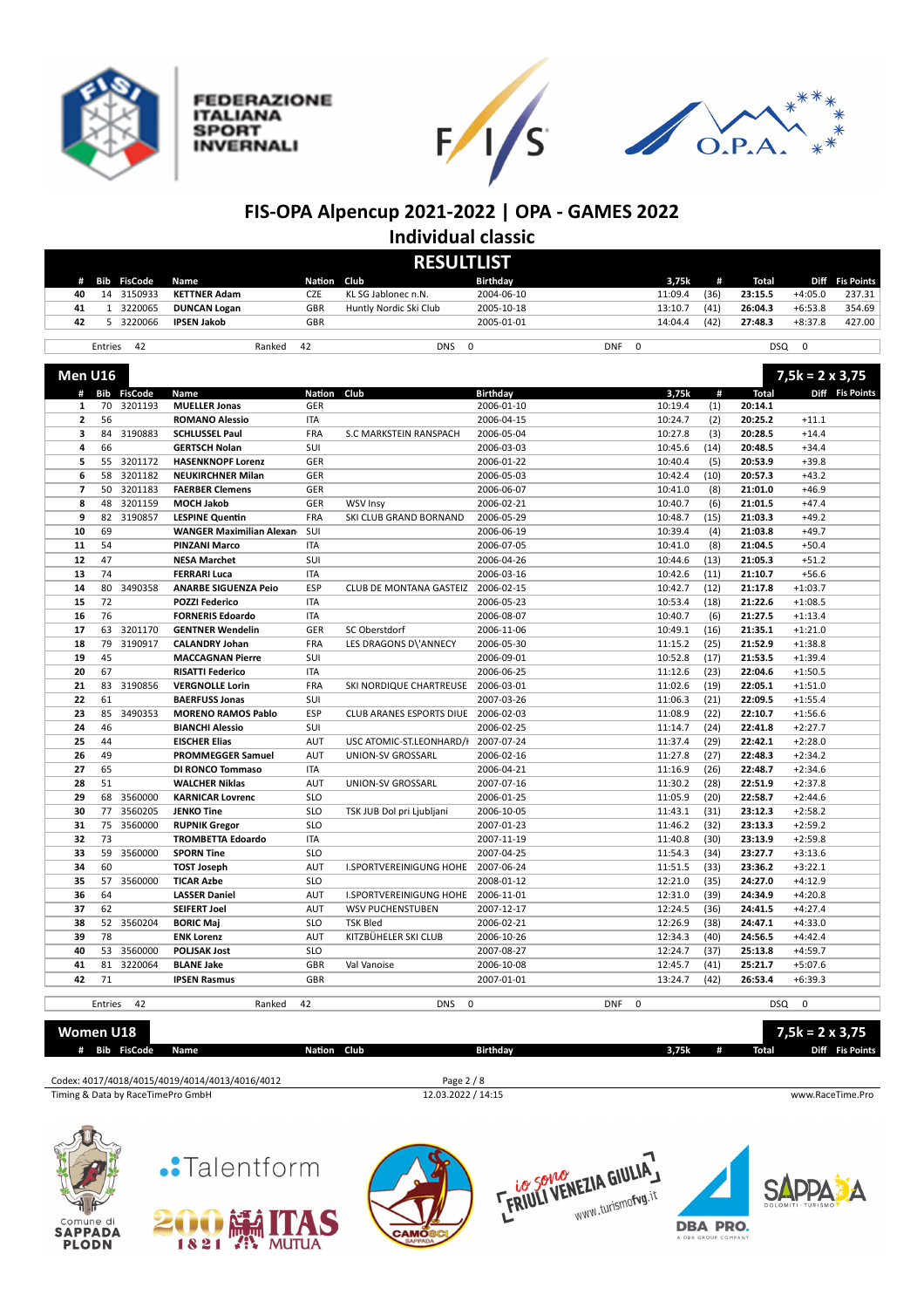

**FEDERAZIONE** 

**ITALIANA SPORT** 

**INVERNALI** 





#### **FIS-OPA Alpencup 2021-2022 | OPA - GAMES 2022 Individual classic**

**RESULTLIST # Bib FisCode Name Na:on Club Birthday 3,75k # Total Diff Fis Points** 122 3205840 **BOEHME CharloDe** GER Skiverein Stuetzengruen 2004-12-04 11:34.7 (2) **22:51.1** 77.60 125 3205846 **HARTWIG Nelly** GER SV Biberau 2004-12-22 11:36.2 (3) **22:52.9** +1.8 78.65 126 3295512 **DE MARTIN PINTER Iris** ITA C.S. CARABINIERI SEZ. SCI 2004-08-02 11:33.4 (1) **22:58.4** +7.3 81.86 121 3205789 **DOERINGER Chris:na** GER Nordicteam Klingenbrunn 2004-04-21 11:40.3 (4) **23:20.5** +29.4 94.75 124 3025003 **DEL RIO Gina** AND NEC 2004-01-26 11:55.9 (8) **23:21.9** +30.8 95.57 123 3515396 **SCHOEPFER Ramona** SUI Marbach 2004-10-04 11:56.0 (9) **23:31.8** +40.7 101.35 97 3295538 **LAURENT Beatrice** ITA SCI NORDICO PRAGELATO A.S.D.2005-05-05 11:55.0 (7) **23:40.1** +49.0 106.19 116 3195384 **BERTHET Melina** FRA VERCORS SKI DE FOND 2004-06-14 12:03.9 (14) **23:42.9** +51.8 107.82 112 3195395 **PERRY Leonie** FRA LA BRESSAUDE SS 2004-11-04 12:03.8 (13) **23:45.3** +54.2 109.22 101 3295491 **SALVADORI Manuela** ITA S.C. ALTA VALTELLINA A.D. 2004-07-18 11:57.6 (10) **23:46.4** +55.3 109.87 113 3295498 **GISMONDI Maria** ITA GRUPPO SPORTIVO FIAMME ORO2004-06-13 11:50.9 (5) **23:46.8** +55.7 110.10 120 3205823 **METTANG Lena** GER WSV MehrsteEen 2004-02-17 11:51.4 (6) **23:58.9** +1:07.8 117.16 119 3515399 **BECK Leandra** SUI Alpina St. Moritz 2004-03-15 12:00.2 (11) **24:12.6** +1:21.5 125.15 118 3205848 **GRAEF Luise** GER WSV Asbach 2004-03-19 12:13.4 (16) **24:12.8** +1:21.7 125.27 98 3295548 **NEGRIN Irene** ITA S.C. PRALI VAL GERMANASCA A.S.D. 2004-10-26 12:01.8 (12) **24:15.6** +1:24.5 126.90 111 3195348 **FAVRE BONVIN Manon** FRA SC GRAND BORNAND 2004-12-03 12:28.3 (21) **24:25.2** +1:34.1 132.50 114 3205796 **VEIT Katja** GER SC Oberstdorf 2004-09-24 12:11.3 (15) **24:27.8** +1:36.7 134.02 108 3515402 **DARBELLAY Estelle** SUI Val Ferret 2005-04-12 12:28.1 (20) **24:29.7** +1:38.6 135.13 110 3195378 **DESSEUX Maya** FRA CS LA FECLAZ 2004-12-27 12:32.4 (22) **24:33.3** +1:42.2 137.23 117 3515386 **MOOSER Elyne** SUI Im Fang 2004-12-23 12:17.6 (17) **24:36.2** +1:45.1 138.92 87 3295557 **GABRIELLI Gloria** ITA 2004-07-18 12:24.6 (19) **24:37.6** +1:46.5 139.74 115 3565129 **MEDJA Lucija** SLO TSK BLED 2004-12-27 12:23.6 (18) **24:45.7** +1:54.6 144.47 107 3565128 **JANEZIC Tia** SLO TSK JUB Dol pri Ljubljani 2004-07-12 12:33.4 (23) **24:51.8** +2:00.7 148.03 89 3295556 **BROCH Arianna** ITA 2005-09-03 12:36.5 (24) **24:56.3** +2:05.2 150.65 93 3295532 **GHIDDI Anna Maria** ITA A.S.D. SCI FONDO PAVULLESE 2005-03-22 12:52.4 (25) **25:37.0** +2:45.9 174.40 106 3055187 **PONTASCH Miriam** AUT SC BAD KLEINKIRCHHEIM 2005-05-06 12:57.2 (27) **25:46.9** +2:55.8 180.17 102 3155576 **DOUBALIKOVA Adela** CZE KL SG Jablonec n.N. 2005-07-25 12:55.6 (26) **25:50.0** +2:58.9 181.98 109 3055185 **BOGNER Maike** AUT UNSC Kobenz 2005-06-02 13:03.0 (29) **26:00.8** +3:09.7 188.28 96 3565135 **SKUBIN Tjasa** SLO SD Gorje 2004-08-19 13:02.1 (28) **26:03.8** +3:12.7 190.04 103 3565127 **LJUBIC Nika** SLO TSK JUB dol pri Ljubljani 2004-09-02 13:23.3 (32) **26:20.2** +3:29.1 199.60 86 3155562 **STRELECKOVA Mar:na** CZE Dukla Liberec 2005-05-22 13:31.3 (33) **26:26.5** +3:35.4 203.28 88 3295551 **BARON Aurora** ITA U.S. ALDO MORO A.S.D. LAVC 2005-10-29 13:08.4 (30) **26:33.4** +3:42.3 207.31 90 3295550 **ROMANIN Giorgia** ITA GRUPPO SCIATORI EDELWEIS 2005-09-26 14:10.6 (37) **27:08.1** +4:17.0 227.55 99 3155577 **DUBSKA Lucie** CZE KL SG Jablonec n.N. 2005-08-07 13:38.4 (34) **27:10.5** +4:19.4 228.95 100 3155542 **CVRCKOVA Ines** CZE KL SG Jablonec n.N. 2004-10-06 13:59.7 (35) **27:27.6** +4:36.5 238.93 91 3295496 **CENCI Roberta** ITA S.C. GALLIO A.S.D. 2004-03-09 13:17.6 (31) **27:31.1** +4:40.0 240.97 94 3565134 **KATRASNIK Manca** SLO TSK Triglav Kranj 2005-08-15 14:00.2 (36) **28:29.7** +5:38.6 275.16 92 3565141 **SESEK Inja** SLO TSK JUB Dol pri Ljubljani 2005-10-05 14:36.3 (40) **28:41.5** +5:50.4 282.05 104 3495151 **MIQUEL FOLCH Mar:na** ESP CLUB ESQUI NORDIC LARP 2004-12-11 14:18.2 (38) **29:06.1** +6:15.0 296.40 105 3495153 **JUARISTI ETXABE Alaia** ESP UZTURRE CLUB ALPINO 2004-09-12 14:25.7 (39) **29:33.8** +6:42.7 312.56

**DNF**

|    | 95        | 3565133            | <b>KRICAJ Ana Marija</b>   | <b>SLO</b>  | <b>TSK ROGLA</b>          | 2004-03-23              |            | 14:19.2 | <b>DNF</b> |         |                    |
|----|-----------|--------------------|----------------------------|-------------|---------------------------|-------------------------|------------|---------|------------|---------|--------------------|
|    |           |                    |                            |             |                           |                         |            |         |            |         |                    |
|    | Entries   | - 41               | Ranked                     | 40          | DNS                       | $\overline{\mathbf{0}}$ | <b>DNF</b> |         | DSQ 0      |         |                    |
|    |           |                    |                            |             |                           |                         |            |         |            |         |                    |
|    | Women U16 |                    |                            |             |                           |                         |            |         |            |         | $5k = 1 \times 5k$ |
| #  |           | <b>Bib FisCode</b> | Name                       | Nation Club |                           | Birthday                |            |         | Total      |         | Diff Fis Points    |
|    |           | 1 156 3295547      | <b>SCHWITZER Marie</b>     | <b>ITA</b>  | AMATEURSPORTCLUB SARNT    | 2006-01-05              |            |         | 15:51.4    |         |                    |
|    | 2 136     |                    | <b>CANTIENI Nina</b>       | SUI         |                           | 2007-06-07              |            |         | 15:56.8    | $+5.4$  |                    |
|    |           | 3 161 3195492      | <b>VITTOZ Noelie</b>       | <b>FRA</b>  | CLUB DES SPORTS LA CLUSAZ | 2006-08-29              |            |         | 15:59.1    | $+7.7$  |                    |
|    | 4 157     | 3055186            | <b>BUCHER Heidi</b>        | <b>AUT</b>  | Nordic Team Absam         | 2006-06-01              |            |         | 16:02.3    | $+10.9$ |                    |
| 5. | 150       | 3205888            | <b>EINSIEDLER Lena</b>     | <b>GER</b>  |                           | 2006-06-30              |            |         | 16:11.6    | $+20.2$ |                    |
|    | 6 143     |                    | <b>MORANDINI Anastasia</b> | <b>ITA</b>  |                           | 2007-05-19              |            |         | 16:14.1    | $+22.7$ |                    |
|    |           |                    |                            |             |                           |                         |            |         |            |         |                    |

#### Codex: 4017/4018/4015/4019/4014/4013/4016/4012 Page 3 / 8 Timing & Data by RaceTimePro GmbH 12.03.2022 / 14:15 www.RaceTime.Pro











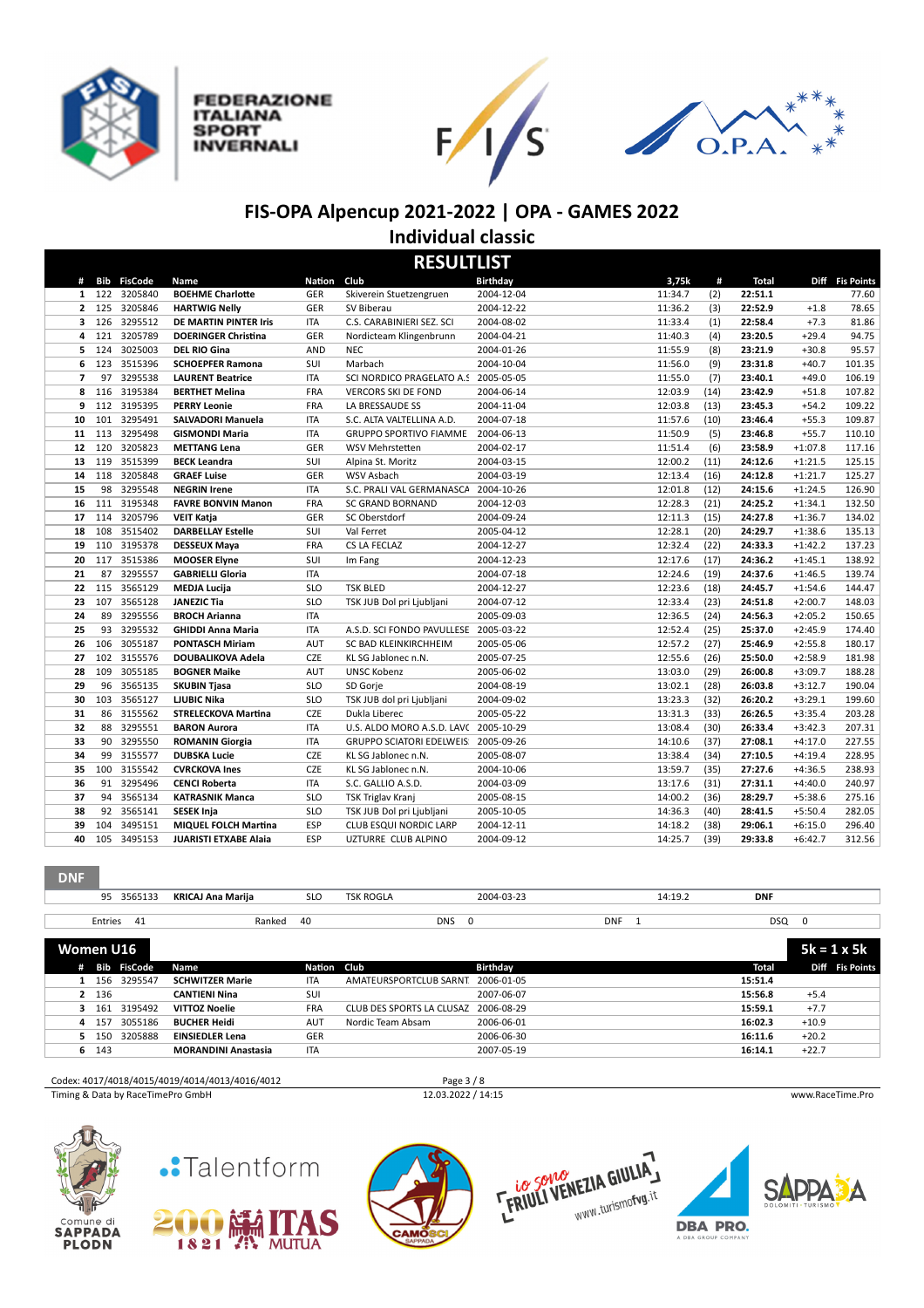

**FEDERAZIONE ITALIANA** 

**SPORT** 

**INVERNALI** 





## **FIS-OPA Alpencup 2021-2022 | OPA - GAMES 2022 Individual classic**

|    |        |                    |                             |               | <b>RESULTLIST</b>                    |                 |              |           |                 |
|----|--------|--------------------|-----------------------------|---------------|--------------------------------------|-----------------|--------------|-----------|-----------------|
| #  |        | <b>Bib FisCode</b> | Name                        | <b>Nation</b> | Club                                 | <b>Birthday</b> | <b>Total</b> |           | Diff Fis Points |
|    |        | 7 159 3195462      | <b>MARGREITHER Agathe</b>   | <b>FRA</b>    | <b>HAUT JURA SKI</b>                 | 2006-07-11      | 16:14.6      | $+23.2$   |                 |
|    | 8 130  |                    | <b>SCHOEPFER Leandra</b>    | SUI           |                                      | 2006-10-30      | 16:16.1      | $+24.7$   |                 |
| 9  |        | 158 3195455        | <b>COUPAT Annette</b>       | <b>FRA</b>    | <b>BESSAT SPORTS D\'HIVER</b>        | 2006-02-09      | 16:20.0      | $+28.6$   |                 |
|    | 10 146 |                    | <b>GRUBER Ilaria</b>        | SUI           |                                      | 2006-08-11      | 16:22.2      | $+30.8$   |                 |
| 11 | 133    | 3205897            | <b>REICHHART Annalena</b>   | GER           |                                      | 2006-06-20      | 16:25.2      | $+33.8$   |                 |
| 12 | 129    |                    | <b>SCHEIDEGGER Andrea</b>   | SUI           |                                      | 2006-12-15      | 16:43.2      | $+51.8$   |                 |
| 13 | 135    |                    | <b>CAGNATI Vanessa</b>      | <b>ITA</b>    |                                      | 2007-02-26      | 16:49.8      | $+58.4$   |                 |
| 14 |        | 160 3195508        | <b>LEVET Lina</b>           | <b>FRA</b>    | S.C NORDIQUE PAYS ROCHOI: 2006-08-14 |                 | 17:00.0      | $+1:08.6$ |                 |
| 15 |        | 142 3205907        | <b>STADLER Seline</b>       | <b>GER</b>    |                                      | 2006-05-05      | 17:07.2      | $+1:15.8$ |                 |
| 16 | 140    |                    | <b>FELDER Zoe</b>           | SUI           |                                      | 2006-01-29      | 17:13.7      | $+1:22.3$ |                 |
| 17 |        | 131 3205874        | <b>KLAIBER Daria</b>        | GER           | SC Enzkloesterle e.V.                | 2006-02-28      | 17:16.2      | $+1:24.8$ |                 |
| 18 | 132    |                    | <b>FALLER Selina</b>        | SUI           |                                      | 2006-09-21      | 17:19.5      | $+1:28.1$ |                 |
| 19 | 141    | 3205917            | <b>HOFFMANN Alexandra</b>   | GER           |                                      | 2006-03-19      | 17:20.2      | $+1:28.8$ |                 |
| 20 | 138    |                    | <b>PAPOUSCHEK Ida</b>       | <b>AUT</b>    | <b>I.SPORTVEREINIGUNG HOHE</b>       | 2007-09-15      | 17:31.9      | $+1:40.5$ |                 |
| 21 | 127    | 3565000            | <b>KUHAR Ula</b>            | <b>SLO</b>    |                                      | 2008-04-09      | 17:36.6      | $+1:45.2$ |                 |
| 22 | 148    | 3205911            | <b>ECKEL Johanna</b>        | <b>GER</b>    |                                      | 2006-12-25      | 18:09.9      | $+2:18.5$ |                 |
| 23 | 154    | 3565139            | <b>REPE Mina</b>            | <b>SLO</b>    | SD Gorje                             | 2006-10-06      | 18:10.0      | $+2:18.6$ |                 |
| 24 | 155    | 3495157            | <b>SELLES GASCH Martina</b> | <b>ESP</b>    | <b>CLUB ESQUI BELLVER</b>            | 2006-01-25      | 18:16.5      | $+2:25.1$ |                 |
| 25 |        | 152 3565138        | <b>SMIT Ajda</b>            | <b>SLO</b>    | <b>TSK Bled</b>                      | 2006-11-05      | 18:16.7      | $+2:25.3$ |                 |
| 26 | 153    | 3495159            | <b>RUIZ GIRALT Nuria</b>    | <b>ESP</b>    | CLUB ESQUI NORDIC DE LARF 2006-07-15 |                 | 18:28.6      | $+2:37.2$ |                 |
| 27 |        | 151 3565140        | <b>NOVOTNA Anja</b>         | <b>SLO</b>    | TSK Triglav Kranj                    | 2006-08-26      | 18:44.3      | $+2:52.9$ |                 |
| 28 | 139    |                    | <b>PINTER Fiona</b>         | <b>AUT</b>    | <b>ASKOE VILLACH</b>                 | 2006-01-27      | 18:49.3      | $+2:57.9$ |                 |
| 29 | 145    |                    | <b>PINTER Chiara</b>        | <b>AUT</b>    | <b>ASKOE VILLACH</b>                 | 2006-01-27      | 18:58.3      | $+3:06.9$ |                 |
| 30 | 137    |                    | <b>MORI Katia</b>           | <b>ITA</b>    |                                      | 2006-09-27      | 19:15.1      | $+3:23.7$ |                 |
| 31 | 147    | 3565000            | <b>KOGELNIK Neli</b>        | <b>SLO</b>    |                                      | 2007-12-02      | 19:16.4      | $+3:25.0$ |                 |
|    | 32 134 |                    | <b>LINDSBERGER Julia</b>    | <b>AUT</b>    | LANGL.+RADSPORTCL.LIENZE 2006-12-04  |                 | 19:30.3      | $+3:38.9$ |                 |
| 33 | 144    |                    | <b>PICHELBAUER Lina</b>     | <b>AUT</b>    | <b>I.SPORTVEREINIGUNG HOHE</b>       | 2006-01-01      | 20:03.8      | $+4:12.4$ |                 |
| 34 | 128    | 3565000            | <b>SEKAVCNIK Urska</b>      | <b>SLO</b>    |                                      | 2007-12-05      | 22:54.4      | $+7:03.0$ |                 |
|    |        |                    |                             |               |                                      |                 |              |           |                 |

| 149 |                                                                             | <b>SALENTINIG Jana</b>                                                                                                                                     | AUT           | <b>I.SPORTVEREINIGUNG HOHE</b> | 2007-03-27      |                                                                                |            |      | <b>DNF</b> |           |                     |
|-----|-----------------------------------------------------------------------------|------------------------------------------------------------------------------------------------------------------------------------------------------------|---------------|--------------------------------|-----------------|--------------------------------------------------------------------------------|------------|------|------------|-----------|---------------------|
|     |                                                                             |                                                                                                                                                            |               |                                |                 |                                                                                |            |      |            |           |                     |
|     |                                                                             |                                                                                                                                                            |               |                                |                 |                                                                                |            |      |            |           |                     |
|     |                                                                             |                                                                                                                                                            |               |                                |                 |                                                                                |            |      |            |           | $10k = 2 \times 5k$ |
| Bib |                                                                             | Name                                                                                                                                                       | <b>Nation</b> | Club                           | <b>Birthday</b> |                                                                                | 5,0k       | #    | Total      | Diff      | <b>Fis Points</b>   |
| 186 |                                                                             | <b>PIERREL Julie</b>                                                                                                                                       | <b>FRA</b>    | Sc Le grand bornand            | 2002-02-21      |                                                                                | 15:02.0    | (1)  | 30:01.3    |           | 60.42               |
| 179 |                                                                             | <b>DEDEI Denise</b>                                                                                                                                        | <b>ITA</b>    | S.C. GROMO A.D.                | 2002-05-21      |                                                                                | 15:27.2    | (2)  | 30:27.4    | $+26.1$   | 72.01               |
| 181 |                                                                             | <b>NUERNBERGER Saskia</b>                                                                                                                                  | <b>GER</b>    | Vsc Klingenthal                | 2002-10-22      |                                                                                | 15:29.0    | (5)  | 30:36.4    | $+35.1$   | 76.01               |
| 185 |                                                                             | <b>VEIT Verena</b>                                                                                                                                         | <b>GER</b>    | Sc Oberstdorf                  | 2002-02-13      |                                                                                | 15:55.1    | (11) | 30:52.5    | $+51.2$   | 83.16               |
| 176 |                                                                             | <b>RIPPIN Alina</b>                                                                                                                                        | GER           | NSV Wernigerode                | 2003-07-23      |                                                                                | 15:38.1    | (8)  | 30:57.7    | $+56.4$   | 85.47               |
| 178 |                                                                             | <b>ENGELHARDT Magdalena</b>                                                                                                                                | <b>AUT</b>    | WSV Ramsau/Dachstein           | 2003-07-09      |                                                                                | 15:27.2    | (2)  | 31:03.8    | $+1:02.5$ | 88.18               |
| 175 |                                                                             | <b>GALLO Elisa</b>                                                                                                                                         | <b>ITA</b>    |                                | 2003-04-03      |                                                                                | 15:28.1    | (4)  | 31:07.3    | $+1:06.0$ | 89.73               |
| 183 |                                                                             | <b>SILVESTRI Veronica</b>                                                                                                                                  | <b>ITA</b>    |                                | 2002-05-04      |                                                                                | 15:36.3    | (7)  | 31:08.4    | $+1:07.1$ | 90.22               |
| 184 |                                                                             | <b>DELLIT Lara</b>                                                                                                                                         | <b>GER</b>    | Wsv Asbach                     | 2002-04-25      |                                                                                | 15:30.9    | (6)  | 31:28.5    | $+1:27.2$ | 99.15               |
| 180 |                                                                             | <b>PIGNOT France</b>                                                                                                                                       | <b>FRA</b>    | Sc Agy                         | 2003-06-03      |                                                                                | 15:55.9    | (12) | 31:35.8    | $+1:34.5$ | 102.39              |
|     | <b>DNF</b><br>#<br>$\mathbf{2}$<br>3.<br>4<br>5.<br>6.<br>7<br>8<br>9<br>10 | 35<br>Entries<br>Women U20<br><b>FisCode</b><br>3195314<br>3295455<br>3205756<br>3205754<br>3205774<br>3055177<br>3295483<br>3295457<br>3205729<br>3195343 | Ranked        | 34                             | <b>DNS</b>      | $\Omega$<br><b>GRUPPO SCIATORI FIAMME C</b><br><b>GRUPPO SCIATORI FIAMME C</b> | <b>DNF</b> |      |            |           | DSQ 0               |

|    | $\cdots$ | .       | ,,,,,,,,,,,,,,,        | $\sqrt{2}$ | JU MEY                      | LUUJ UU UJ | 10.JU.J | 1441 | .       | .         | ⊥∪∠.JJ |
|----|----------|---------|------------------------|------------|-----------------------------|------------|---------|------|---------|-----------|--------|
| 11 | 172      | 3535806 | <b>OLDHAM Kate</b>     | <b>USA</b> | Middlebury College Ski Team | 2002-04-27 | 15:46.2 | (10) | 31:38.7 | $+1:37.4$ | 103.68 |
| 12 | 182      | 3205726 | <b>ZEISSLER Jule</b>   | <b>GER</b> | Sc Tv gefrees               | 2002-09-23 | 16:06.3 | (13) | 31:43.5 | $+1:42.2$ | 105.81 |
| 13 | 187      | 3295511 | <b>LAURENT Nadine</b>  | <b>ITA</b> | A.S.D. S.C. GRESSONEY MON   | 2003-06-10 | 15:44.4 | (9)  | 31:49.6 | $+1:48.3$ | 108.52 |
| 14 | 170      | 3535856 | <b>MCCOLGAN Annie</b>  | <b>USA</b> |                             | 2002-01-23 | 16:14.4 | (15) | 31:54.4 | $+1:53.1$ | 110.65 |
| 15 | 164      | 3295505 | <b>FOLIE Ylvie</b>     | <b>ITA</b> | AMATEURSCICLUB SESVENNA     | 2003-09-24 | 16:11.7 | (14) | 32:17.0 | $+2:15.7$ | 120.69 |
| 16 | 173      | 3295460 | <b>ISONNI Lucia</b>    | ITA        | C.S. ESERCITO               | 2003-04-02 | 16:27.0 | (16) | 33:17.8 | $+3:16.5$ | 147.69 |
|    | 177      | 3515362 | <b>BUHOLZER Bianca</b> | SUI        | Horw                        | 2002-01-29 | 16:28.8 | (17) | 33:23.1 | $+3:21.8$ | 150.04 |
| 18 | 167      | 3295454 | <b>OLLIER Aline</b>    | ITA        | S.C. VALDIGNE MONT BLANC    | 2002-11-12 | 16:33.7 | (19) | 33:25.1 | $+3:23.8$ | 150.93 |

| Codex: 4017/4018/4015/4019/4014/4013/4016/4012 | Page $4/8$         |                  |
|------------------------------------------------|--------------------|------------------|
| Timing & Data by RaceTimePro GmbH              | 12.03.2022 / 14:15 | www.RaceTime.Pro |
|                                                |                    |                  |













ĬΔ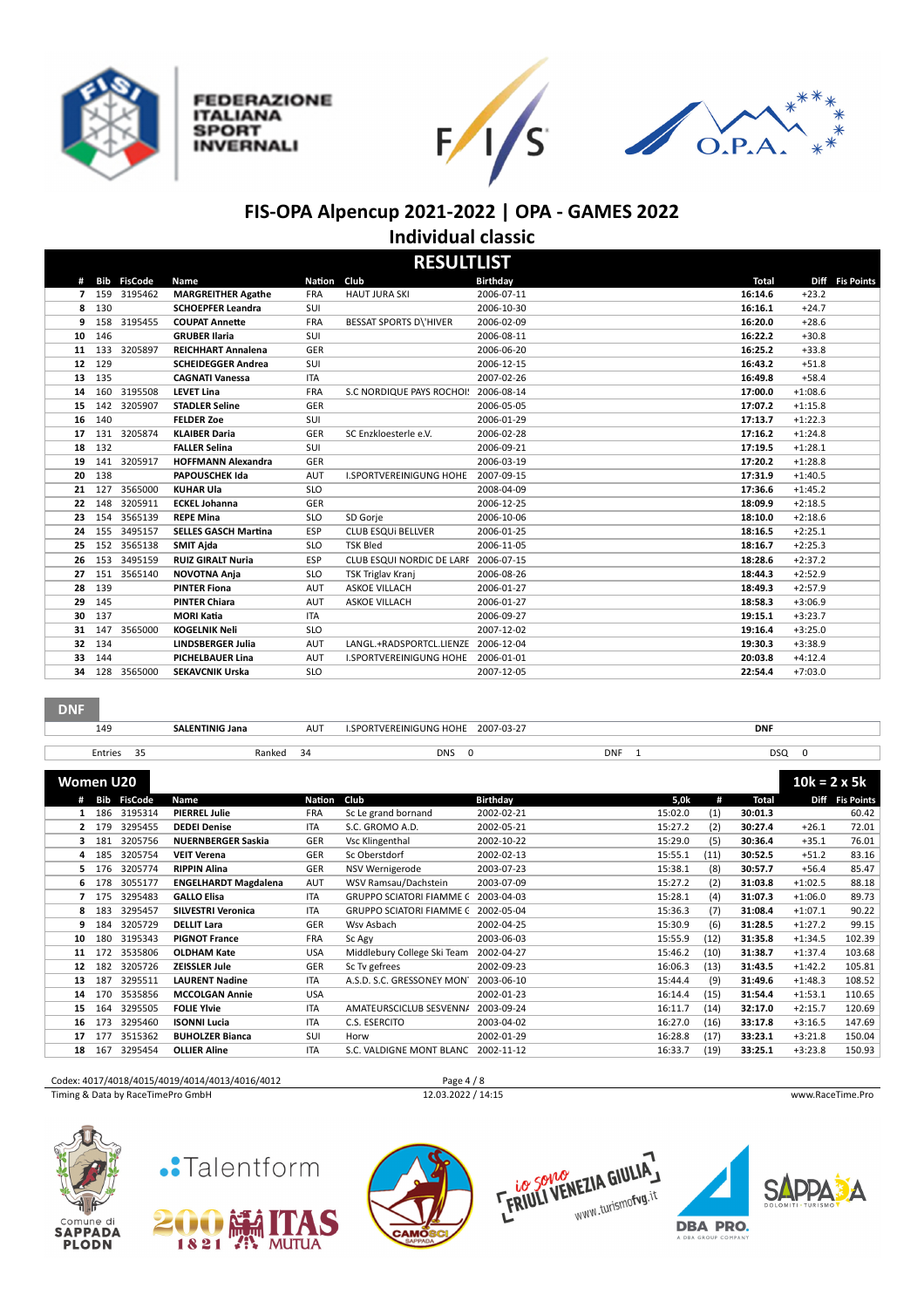

Comune di<br>**SAPPADA**<br>PLODN

1821 W. MUTUA

**FEDERAZIONE** 

**ITALIANA** 

**INVERNALI** 

**SPORT** 





**DBA PRO.** 

# **FIS-OPA Alpencup 2021-2022 | OPA - GAMES 2022 Individual classic**

| <b>RESULTLIST</b> |     |                    |                            |            |                          |                 |         |      |         |           |                   |
|-------------------|-----|--------------------|----------------------------|------------|--------------------------|-----------------|---------|------|---------|-----------|-------------------|
| #                 |     | <b>Bib FisCode</b> | Name                       | Nation     | Club                     | <b>Birthday</b> | 5,0k    | #    | Total   | Diff      | <b>Fis Points</b> |
| 19                | 169 | 3515360            | <b>ELMER Malia</b>         | <b>SUI</b> | Riedern                  | 2002-04-30      | 16:31.7 | (18) | 33:34.2 | $+3:32.9$ | 154.97            |
| 20                | 162 | 3295517            | <b>DANDREA Melissa</b>     | <b>ITA</b> | S.C. CORTINA A.S.D.      | 2003-04-29      | 16:44.6 | (20) | 33:37.9 | $+3:36.6$ | 156.62            |
| 21                | 168 | 3055173            | <b>LOGONDER Anna-maria</b> | <b>AUT</b> | Su Rosenbach             | 2003-01-21      | 17:03.0 | (21) | 33:40.3 | $+3:39.0$ | 157.68            |
| 22                | 163 | 3295472            | <b>CONA Maria Sole</b>     | <b>ITA</b> | S.C. BOSCO LESSINIA A.D. | 2003-05-15      | 17:25.5 | (22) | 34:49.6 | $+4:48.3$ | 188.46            |
| 23                | 174 | 3495138            | <b>MORENO RAMOS Marta</b>  | ESP        | Caei                     | 2002-02-13      | 17:27.5 | (23) | 35:03.2 | $+5:01.9$ | 194.50            |
| 24                | 166 | 3565122            | <b>SEPIC Zala</b>          | <b>SLO</b> | Tsk Triglav kranj        | 2003-01-09      | 18:20.5 | (24) | 36:54.8 | $+6:53.5$ | 244.07            |
|                   |     |                    |                            |            |                          |                 |         |      |         |           |                   |

| <b>DNF</b> |         |                   |            |                      |            |            |
|------------|---------|-------------------|------------|----------------------|------------|------------|
| 165        | 3565125 | <b>MOCNIK Eva</b> | <b>SLO</b> | SKIKE klub Slovenija | 2003-11-01 | <b>DNF</b> |
| 171        | 3565120 | <b>MALI Klara</b> | <b>SLO</b> | Tsk Triglav kranj    | 2002-12-28 | <b>DNF</b> |
|            |         |                   |            |                      |            |            |

| $\sim$<br>Entries<br>26 | "<br>,,, | <b>DNIC</b> | <b>DNF</b> | nsc<br>. |
|-------------------------|----------|-------------|------------|----------|
|                         |          |             |            |          |

| Women          |     |               |                               |            |                                           |                 |         |      |              | $10k = 2 \times 5k$ |                 |
|----------------|-----|---------------|-------------------------------|------------|-------------------------------------------|-----------------|---------|------|--------------|---------------------|-----------------|
|                |     | # Bib FisCode | Name                          | Nation     | Club                                      | <b>Birthday</b> | 5,0k    | #    | <b>Total</b> |                     | Diff Fis Points |
|                |     | 1 222 3515319 | <b>WEBER Anja</b>             | SUI        | <b>TG Huetten</b>                         | 2001-06-29      | 14:36.7 | (1)  | 29:14.2      |                     | 39.25           |
|                |     | 2 221 3295283 | <b>BELLINI Martina</b>        | ITA        | C.S. ESERCITO                             | 1998-04-14      | 14:44.3 | (2)  | 29:39.4      | $+25.2$             | 50.74           |
| з              | 220 | 3535659       | <b>SONNESYN Alayna</b>        | <b>USA</b> | <b>Stratton Mountain School</b>           | 1996-06-22      | 14:59.8 | (3)  | 29:53.6      | $+39.4$             | 57.22           |
| 4              | 208 | 3295433       | <b>HUTTER Sara</b>            | <b>ITA</b> | <b>GRUPPO SPORTIVO FIAMME</b>             | 2001-10-23      | 15:08.8 | (5)  | 30:10.2      | $+56.0$             | 64.79           |
| 5              | 199 | 3295408       | <b>CASSOL Federica</b>        | <b>ITA</b> | C.S. ESERCITO                             | 2000-05-08      | 15:04.1 | (4)  | 30:12.2      | $+58.0$             | 65.70           |
| 6              | 217 | 3205655       | <b>DANNER Alexandra</b>       | GER        | Sc Lenggries                              | 1999-12-23      | 15:12.2 | (7)  | 30:14.5      | $+1:00.3$           | 66.75           |
| $\overline{ }$ | 211 | 3535852       | <b>LAWSON Alexandra</b>       | <b>USA</b> | Craftsbury Ski Club                       | 1998-11-15      | 15:15.1 | (9)  | 30:16.1      | $+1:01.9$           | 67.48           |
| 8              | 193 | 3295387       | <b>COLOMBO Laura</b>          | <b>ITA</b> | C.S. ESERCITO                             | 1999-06-27      | 15:11.3 | (6)  | 30:21.2      | $+1:07.0$           | 69.81           |
| 9              | 212 | 3426503       | <b>BREDAL Mariah</b>          | <b>USA</b> | University of Utah Ski Team               | 1997-11-07      | 15:17.6 | (10) | 30:25.1      | $+1:10.9$           | 71.58           |
| 10             | 216 | 3025001       | <b>VILA OBIOLS Carola</b>     | AND        | <b>NEC</b>                                | 1999-01-19      | 15:28.5 | (14) | 30:28.4      | $+1:14.2$           | 73.09           |
| 11             | 224 | 3155249       | NOVAKOVA Petra                | CZE        | Lk Slovan Karlovy Vary / CS N 1993-08-17  |                 | 15:36.9 | (16) | 30:30.0      | $+1:15.8$           | 73.82           |
| 12             | 207 | 3195319       | <b>DUCHAUFOUR Eve Ondine</b>  | <b>FRA</b> | Sc Grandvaux                              | 2001-10-04      | 15:28.2 | (13) | 30:35.6      | $+1:21.4$           | 76.37           |
| 13             | 219 | 3515285       | <b>WERRO Giuliana</b>         | SUI        | Sarsura Zernez                            | 1999-04-19      | 15:14.8 | (8)  | 30:46.7      | $+1:32.5$           | 81.43           |
| 14             | 203 | 3295342       | DE ZOLT PONTE Chiara          | ITA        | C.S. CARABINIERI SEZ. SCI                 | 1998-04-10      | 15:27.4 | (12) | 30:49.3      | $+1:35.1$           | 82.62           |
| 15             | 223 | 3195253       | <b>DUCORDEAU Juliette</b>     | FRA        | C.S Nordique Villard de Lans              | 1998-12-22      | 16:07.2 | (25) | 31:00.6      | $+1:46.4$           | 87.77           |
| 16             | 225 | 3515289       | <b>STEINER Desiree</b>        | SUI        | Davos                                     | 1998-08-09      | 15:17.7 | (11) | 31:07.7      | $+1:53.5$           | 91.01           |
| 17             | 204 | 3205744       | <b>LECHNER Sophie</b>         | GER        | Tsv Marquartstein                         | 2001-02-02      | 15:36.0 | (15) | 31:13.8      | $+1:59.6$           | 93.79           |
| 18             | 194 | 3295449       | <b>BOCCARDI Maria Eugenia</b> | <b>ITA</b> | UNDER UP SKI TEAM BERGAN                  | 2000-12-25      | 15:37.3 | (17) | 31:19.1      | $+2:04.9$           | 96.21           |
| 19             | 205 | 3535677       | <b>FREED Margie</b>           | <b>USA</b> | Craftsbury Ski Club                       | 1997-11-10      | 15:50.3 | (21) | 31:33.7      | $+2:19.5$           | 102.87          |
| 20             | 210 | 3295415       | <b>MAJ Valentina</b>          | ITA        | C.S. CARABINIERI SEZ. SCI                 | 2000-06-16      | 15:45.6 | (19) | 31:42.4      | $+2:28.2$           | 106.84          |
| 21             | 206 | 3355004       | <b>RIEDENER Nina</b>          | LIE        | Nordic Club liechtenstein                 | 2000-06-20      | 15:58.5 | (23) | 31:44.2      | $+2:30.0$           | 107.66          |
| 22             | 218 | 3535407       | <b>RORABAUGH Becca</b>        | <b>USA</b> | Alaska Pacific University Norc 1989-06-29 |                 | 15:48.4 | (20) | 31:50.4      | $+2:36.2$           | 110.48          |
| 23             | 213 | 3565065       | <b>KLEMENCIC Anita</b>        | <b>SLO</b> | TSK Triglav Kranj                         | 1996-01-08      | 15:43.4 | (18) | 31:53.2      | $+2:39.0$           | 111.76          |
| 24             | 196 | 3295399       | PATSCHEIDER Michaela          | ITA        | UNDER UP SKI TEAM BERGAN                  | 1999-06-12      | 15:53.1 | (22) | 32:05.6      | $+2:51.4$           | 117.42          |
| 25             | 202 | 3535693       | <b>RUDD Hannah</b>            | <b>USA</b> | Bridger Ski Foundation                    | 1998-06-09      | 15:59.2 | (24) | 32:08.2      | $+2:54.0$           | 118.60          |
| 26             | 188 | 3295514       | SOMA Maddalena                | <b>ITA</b> | S.C. VALLE PESIO A.D.                     | 2001-01-01      | 16:16.0 | (26) | 32:42.3      | $+3:28.1$           | 134.15          |
| 27             | 190 | 3295445       | <b>NEGRINI Elisa</b>          | <b>ITA</b> | AMATEURSCICLUB SESVENN/                   | 2001-12-31      | 16:29.5 | (30) | 32:49.7      | $+3:35.5$           | 137.53          |
| 28             | 200 | 3495131       | <b>IGLESIAS Maria</b>         | ESP        | Anec                                      | 2001-02-13      | 16:23.4 | (28) | 32:54.7      | $+3:40.5$           | 139.81          |
| 29             | 195 | 3295447       | <b>ROSSI Anna</b>             | <b>ITA</b> | C.S. CARABINIERI SEZ. SCI                 | 2001-03-31      | 16:25.1 | (29) | 32:58.9      | $+3:44.7$           | 141.72          |
| 30             | 209 | 3505932       | <b>SUTRO Evelina</b>          | <b>USA</b> | Stratton Mountain School                  | 1996-11-30      | 16:22.9 | (27) | 33:13.4      | $+3:59.2$           | 148.34          |
| 31             | 198 | 3295378       | <b>BERGAGNIN Rebecca</b>      | <b>ITA</b> | A.S. MONTE COGLIANS A.D.                  | 1999-03-27      | 16:31.3 | (32) | 33:25.8      | $+4:11.6$           | 153.99          |
| 32             | 191 | 3355005       | <b>SCHOCHER Annalena</b>      | LIE        | Nordic Club liechtenstein                 | 2000-09-13      | 16:54.3 | (33) | 33:43.2      | $+4:29.0$           | 161.93          |
| 33             | 201 | 3565100       | <b>ZERJAV Neza</b>            | <b>SLO</b> | Nd Ratece - planica                       | 1999-08-09      | 16:30.4 | (31) | 33:43.9      | $+4:29.7$           | 162.25          |
| 34             | 192 | 3055161       | <b>SCHERZ Viktoria</b>        | <b>AUT</b> | I. sportvereinigung hohe wan              | 2000-02-14      | 17:12.1 | (34) | 34:04.6      | $+4:50.4$           | 171.69          |
| 35             | 189 | 3565089       | <b>MAROLT Katja</b>           | <b>SLO</b> | TSK JUB Dol pri Ljubljani                 | 1997-12-19      | 18:33.2 | (35) | 37:32.0      | $+8:17.8$           | 266.27          |
|                |     |               |                               |            |                                           |                 |         |      |              |                     |                 |

| <b>DNF</b>                        |                                                |            |                                        |                                |         |                    |
|-----------------------------------|------------------------------------------------|------------|----------------------------------------|--------------------------------|---------|--------------------|
| 3055160<br>197                    | <b>SCHERZ Magdalena</b>                        | <b>AUT</b> | . sportvereinigung hohe wan 2001-12-20 |                                |         | <b>DNF</b>         |
|                                   | Codex: 4017/4018/4015/4019/4014/4013/4016/4012 |            | Page 5 / 8                             |                                |         |                    |
| Timing & Data by RaceTimePro GmbH |                                                |            | 12.03.2022 / 14:15                     |                                |         | www.RaceTime.Pro   |
| ୴<br>Comune di                    | .: Talentform<br>N II                          |            |                                        | <b>ERIULI VENEZIA GIULIA J</b> | DRA DDO | DOLOMITI · TURISMO |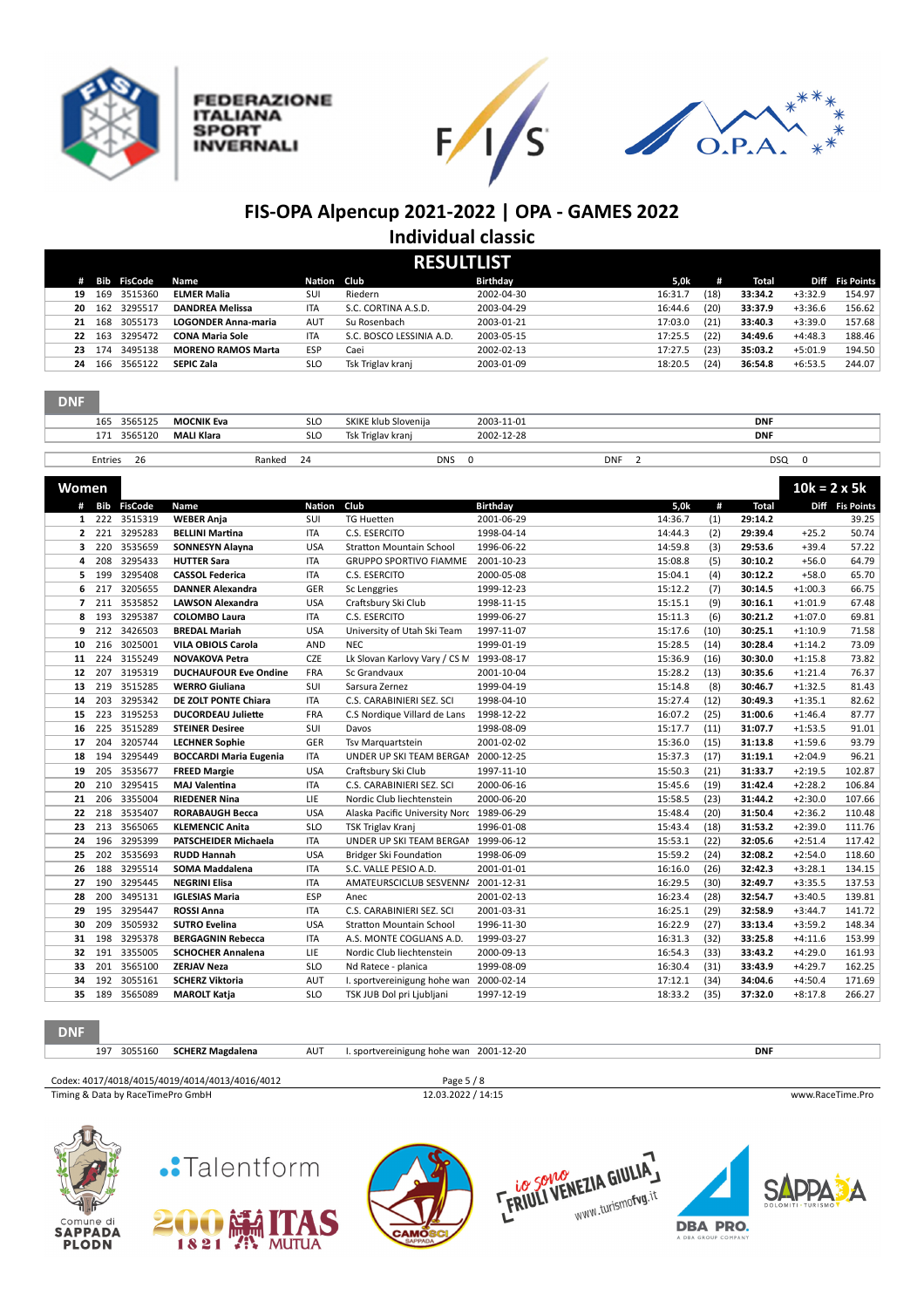

**FEDERAZIONE ITALIANA SPORT INVERNALI** 





**FIS-OPA Alpencup 2021-2022 | OPA - GAMES 2022 Individual classic**

| <b>DNS</b> | #<br>Men U20<br># Bib<br>1<br>$\overline{2}$<br>з<br>281<br>261<br>4 | Bib<br><b>FisCode</b><br>214<br>3155358<br>215 3385016<br>Entries<br><b>FisCode</b><br>283<br>3290825<br>284<br>3190634 | 38 | Name<br>VOTOCKOVA Pavlina<br><b>MALEC Vedrana</b><br>Ranked | Nation Club<br><b>CZE</b><br>CRO<br>35 | <b>RESULTLIST</b><br>Cks Ski jilemnice<br>SK Sljeme | <b>Birthday</b><br>1999-12-30<br>1990-03-24 | 5,0k                         | #           | <b>Total</b><br><b>DNF</b> |                        | Diff Fis Points  |
|------------|----------------------------------------------------------------------|-------------------------------------------------------------------------------------------------------------------------|----|-------------------------------------------------------------|----------------------------------------|-----------------------------------------------------|---------------------------------------------|------------------------------|-------------|----------------------------|------------------------|------------------|
|            |                                                                      |                                                                                                                         |    |                                                             |                                        |                                                     |                                             |                              |             |                            |                        |                  |
|            |                                                                      |                                                                                                                         |    |                                                             |                                        |                                                     |                                             |                              |             |                            |                        |                  |
|            |                                                                      |                                                                                                                         |    |                                                             |                                        |                                                     |                                             |                              |             |                            |                        |                  |
|            |                                                                      |                                                                                                                         |    |                                                             |                                        |                                                     |                                             |                              |             |                            |                        |                  |
|            |                                                                      |                                                                                                                         |    |                                                             |                                        |                                                     |                                             |                              |             |                            |                        |                  |
|            |                                                                      |                                                                                                                         |    |                                                             |                                        |                                                     |                                             |                              |             | <b>DNS</b>                 |                        |                  |
|            |                                                                      |                                                                                                                         |    |                                                             |                                        |                                                     |                                             |                              |             |                            |                        |                  |
|            |                                                                      |                                                                                                                         |    |                                                             |                                        | <b>DNS</b><br>$\mathbf{1}$                          |                                             | $\overline{2}$<br><b>DNF</b> |             | <b>DSQ</b>                 | $\mathbf 0$            |                  |
|            |                                                                      |                                                                                                                         |    |                                                             |                                        |                                                     |                                             |                              |             |                            |                        |                  |
|            |                                                                      |                                                                                                                         |    |                                                             |                                        |                                                     |                                             |                              |             |                            | $10k = 2 \times 5k$    |                  |
|            |                                                                      |                                                                                                                         |    | Name                                                        | <b>Nation</b>                          | Club                                                | <b>Birthday</b>                             | 5,0k                         | #           | <b>Total</b>               |                        | Diff Fis Points  |
|            |                                                                      |                                                                                                                         |    | <b>BARP Elia</b>                                            | <b>ITA</b>                             | GRUPPO SCIATORI FIAMME (2002-12-19                  |                                             | 12:50.8                      | (1)         | 25:35.0                    |                        | 50.64            |
|            |                                                                      |                                                                                                                         |    | <b>DESLOGES Mathis</b>                                      | FRA                                    | C.S NORDIQUE VILLARD DE L                           | 2002-05-01                                  | 13:09.7                      | (3)         | 26:06.6                    | $+31.6$                | 67.11            |
|            |                                                                      | 3290800                                                                                                                 |    | <b>BALMETTI Mauro</b>                                       | <b>ITA</b>                             | <b>GRUPPO SPORTIVO FIAMME</b>                       | 2002-04-25                                  | 13:09.9                      | (4)         | 26:07.5                    | $+32.5$                | 67.58            |
|            |                                                                      | 3290861                                                                                                                 |    | <b>MASTROBATTISTA Simone</b>                                | <b>ITA</b>                             | <b>GRUPPO SCIATORI FIAMME C</b>                     | 2002-08-23                                  | 13:04.4                      | (2)         | 26:30.1                    | $+55.1$                | 79.36            |
|            | 5                                                                    | 260<br>3290850                                                                                                          |    | <b>BONINO Federico</b>                                      | <b>ITA</b>                             | G.S. VV.F. G. GODIOZ A.S.D.                         | 2002-12-21                                  | 13:20.5                      | (5)         | 26:47.3                    | $+1:12.3$              | 88.32            |
|            | 6                                                                    | 279<br>3200987<br>277<br>3200992                                                                                        |    | <b>KRETZSCHMAR Ruben</b>                                    | GER                                    | Sc Norweger Annaberg                                | 2002-07-30                                  | 13:34.3                      | (7)         | 27:06.1                    | $+1:31.1$              | 98.12            |
|            | $\overline{\phantom{a}}$<br>8                                        | 3290886<br>273                                                                                                          |    | <b>GOETHER Max</b><br><b>ZORZI Andrea</b>                   | GER<br><b>ITA</b>                      | Vsc Klingenthal<br><b>GRUPPO SCIATORI FIAMME C</b>  | 2002-05-16<br>2003-10-24                    | 13:30.5<br>13:44.1           | (6)<br>(11) | 27:10.0<br>27:17.5         | $+1:35.0$<br>$+1:42.5$ | 100.15<br>104.06 |
|            | 9                                                                    | 231<br>3290822                                                                                                          |    | <b>VARESCO Giacomo</b>                                      | <b>ITA</b>                             | <b>GRUPPO SPORTIVO FIAMME</b>                       | 2002-01-25                                  | 13:44.8                      | (12)        | 27:22.7                    | $+1:47.7$              | 106.77           |
|            | 10                                                                   | 3510714<br>269                                                                                                          |    | <b>BAESSLER Mario</b>                                       | SUI                                    | Elm                                                 | 2002-05-11                                  | 13:50.9                      | (18)        | 27:28.4                    | $+1:53.4$              | 109.74           |
|            | 11                                                                   | 278<br>3150799                                                                                                          |    | ZATLOUKAL Krystof                                           | CZE                                    | Lk Slovan karlovy vary                              | 2002-09-06                                  | 13:42.0                      | (9)         | 27:30.8                    | $+1:55.8$              | 110.99           |
|            | 12                                                                   | 234<br>3290914                                                                                                          |    | <b>SERAFINI Alex</b>                                        | <b>ITA</b>                             | <b>GRUPPO SPORTIVO FIAMME</b>                       | 2003-11-06                                  | 13:39.2                      | (8)         | 27:31.1                    | $+1:56.1$              | 111.15           |
|            | 13                                                                   | 282<br>3510710                                                                                                          |    | <b>SAVARY Antonin</b>                                       | SUI                                    | Riaz                                                | 2002-02-23                                  | 13:49.2                      | (16)        | 27:32.4                    | $+1:57.4$              | 111.83           |
|            | 14                                                                   | 263<br>3560169                                                                                                          |    | <b>MULEJ Jost</b>                                           | <b>SLO</b>                             | Sd Gorje                                            | 2002-05-16                                  | 13:45.5                      | (13)        | 27:43.0                    | $+2:08.0$              | 117.35           |
|            | 15                                                                   | 276<br>3510707                                                                                                          |    | <b>WALPEN Gianluca</b>                                      | SUI                                    | Piz Ot Samedan                                      | 2002-04-02                                  | 13:46.7                      | (15)        | 27:45.0                    | $+2:10.0$              | 118.39           |
|            | 16                                                                   | 268<br>3290808                                                                                                          |    | <b>GARTNER Andrea</b>                                       | <b>ITA</b>                             | GRUPPO SCIATORI FIAMME C 2002-08-30                 |                                             | 13:52.8                      | (20)        | 27:48.1                    | $+2:13.1$              | 120.01           |
|            | 17                                                                   | 255<br>3190680                                                                                                          |    | <b>GALLOIS Roman</b>                                        | FRA                                    | <b>SC BOIS D AMONT</b>                              | 2003-09-10                                  | 13:42.2                      | (10)        | 27:48.4                    | $+2:13.4$              | 120.16           |
|            | 18                                                                   | 252<br>3290949                                                                                                          |    | <b>OBERHOFER Hannes</b>                                     | <b>ITA</b>                             | A.S.V. LATSCH RAIFFEISEN                            | 2003-01-06                                  | 13:50.0                      | (17)        | 27:48.7                    | $+2:13.7$              | 120.32           |
|            | 19                                                                   | 254<br>3560174                                                                                                          |    | <b>KARNICAR Izidor</b>                                      | <b>SLO</b>                             | Tsk Triglav kranj                                   | 2002-05-10                                  | 13:45.8                      | (14)        | 27:55.8                    | $+2:20.8$              | 124.02           |
|            | 20                                                                   | 3190642<br>247                                                                                                          |    | <b>ESSONNIER Ivan</b>                                       | FRA                                    | Cs La feclaz                                        | 2003-04-14                                  | 13:56.3                      | (21)        | 27:57.3                    | $+2:22.3$              | 124.80           |
|            | 21                                                                   | 242<br>3190740                                                                                                          |    | <b>MARSEILLE Nathan</b>                                     | <b>FRA</b>                             | SC Gap Bayard                                       | 2003-08-07                                  | 14:03.8                      | (25)        | 27:58.7                    | $+2:23.7$              | 125.53           |
|            | 22                                                                   | 3290879<br>229                                                                                                          |    | <b>DOLIANA Denis</b>                                        | <b>ITA</b>                             | A.S.D. CAURIOL                                      | 2003-02-18                                  | 14:12.1                      | (31)        | 28:07.0                    | $+2:32.0$              | 129.86           |
|            | 23                                                                   | 251<br>3190733                                                                                                          |    | <b>MISSILLIER Constant</b>                                  | FRA                                    | SC LE GRAND BORNAND                                 | 2003-03-02                                  | 14:11.8                      | (30)        | 28:09.7                    | $+2:34.7$              | 131.27           |
|            | 24                                                                   | 243<br>3290910                                                                                                          |    | <b>BUZZI Edoardo</b>                                        | ITA                                    | C.S. CARABINIERI SEZ. SCI                           | 2003-07-21                                  | 14:09.6                      | (27)        | 28:16.3                    | $+2:41.3$              | 134.71           |
|            | 25                                                                   | 264<br>3150791                                                                                                          |    | <b>PAVLASEK Simon</b>                                       | CZE                                    | Fischer Ski klub sumava vimp                        | 2002-09-09                                  | 14:10.4                      | (29)        | 28:19.7                    | $+2:44.7$              | 136.48           |
|            | 26                                                                   | 267<br>3350013                                                                                                          |    | <b>FROMMELT Robin</b>                                       | LIE                                    | Nordic Club liechtenstein                           | 2002-12-17                                  | 14:09.9                      | (28)        | 28:27.4                    | $+2:52.4$              | 140.49           |
|            | 27                                                                   | 246<br>3290843                                                                                                          |    | <b>PETRINI Giacomo</b>                                      | <b>ITA</b>                             | GR. SCIATORI SUBIACO S.D.                           | 2003-10-14                                  | 13:52.7                      | (19)        | 28:27.9                    | $+2:52.9$              | 140.75           |
|            | 28                                                                   | 3290950<br>240                                                                                                          |    | <b>OBERHOFER David</b>                                      | <b>ITA</b>                             | A.S.V. LATSCH RAIFFEISEN                            | 2003-01-06                                  | 14:04.2                      | (26)        | 28:31.9                    | $+2:56.9$              | 142.84           |
|            | 29                                                                   | 256<br>3150852                                                                                                          |    | <b>STECHER Filip</b>                                        | CZE                                    | Lk Slovan karlovy vary                              | 2003-06-23                                  | 14:01.1                      | (23)        | 28:34.3                    | $+2:59.3$              | 144.09           |
|            | 30                                                                   | 248<br>3290904                                                                                                          |    | <b>CAROLLO Martino</b>                                      | <b>ITA</b>                             | S.C. ALPI MARITTIME ENTRAC                          | 2003-06-19                                  | 13:59.6                      | (22)        | 28:35.2                    | $+3:00.2$              | 144.56           |
|            | 31                                                                   | 280<br>3201049                                                                                                          |    | PETZOLD Luca                                                | GER                                    | Wsc Erzgebirge oberwiesenth                         | 2003-02-08                                  | 14:02.8                      | (24)        | 28:37.1                    | $+3:02.1$              | 145.55           |
|            | 32                                                                   | 3050386<br>257                                                                                                          |    | <b>POELZLEITNER Jakob</b>                                   | AUT                                    | USV Thalgau                                         | 2003-07-24                                  | 14:21.0                      | (33)        | 28:41.2                    | $+3:06.2$              | 147.68           |
|            | 33                                                                   | 237<br>3290830                                                                                                          |    | <b>NEGRIN Simone</b>                                        | <b>ITA</b>                             | S.C. PRALI VAL GERMANASCA                           | 2002-08-03                                  | 14:18.4                      | (32)        | 28:43.9                    | $+3:08.9$              | 149.09           |
|            | 34                                                                   | 3290836<br>250                                                                                                          |    | <b>MOIZI Lorenzo</b>                                        | <b>ITA</b>                             | POLISPORTIVA VALMALENCO 2002-10-24                  |                                             | 14:24.1                      | (35)        | 28:52.9                    | $+3:17.9$              | 153.78           |
|            | 35                                                                   | 245<br>3560166                                                                                                          |    | <b>PECEK Atila</b>                                          | <b>SLO</b>                             | <b>Tsk Logatec</b>                                  | 2002-11-23                                  | 14:23.4                      | (34)        | 28:57.0                    | $+3:22.0$              | 155.92           |
|            | 36                                                                   | 262<br>3050378                                                                                                          |    | <b>ENGEL Erik</b>                                           | AUT                                    | <b>USC Altenmarkt Zauchensee</b>                    | 2002-11-10                                  | 14:42.4                      | (44)        | 29:01.8                    | $+3:26.8$              | 158.42           |
|            | 37                                                                   | 272<br>3490344                                                                                                          |    | <b>SELLES GASCH Bernat</b>                                  | ESP                                    | <b>BELLVER</b>                                      | 2003-02-13                                  | 14:28.0                      | (36)        | 29:02.5                    | $+3:27.5$              | 158.78           |
|            | 38                                                                   | 226<br>3290878                                                                                                          |    | <b>MONTELEONE Gabriele</b>                                  | <b>ITA</b>                             |                                                     | 2003-04-21                                  | 14:31.4                      | (39)        | 29:07.8                    | $+3:32.8$              | 161.55           |
|            | 39                                                                   | 259<br>3350011                                                                                                          |    | <b>BUECHEL Micha</b>                                        | LIE                                    | Nordic Club Liechtenstein                           | 2002-07-14                                  | 14:41.4                      | (43)        | 29:18.9                    | $+3:43.9$              | 167.33           |
|            | 40                                                                   | 266<br>3510713                                                                                                          |    | <b>PITTIER Ilan</b>                                         | SUI                                    | Vue-des-Alpes                                       | 2003-05-23                                  | 14:40.3                      | (42)        | 29:20.4                    | $+3:45.4$              | 168.11           |
|            | 41                                                                   | 258<br>3490325                                                                                                          |    | <b>MORALES Martin</b>                                       | ESP                                    | C.D SABIKA                                          | 2002-12-25                                  | 14:38.8                      | (41)        | 29:22.0                    | $+3:47.0$              | 168.95           |
|            | 42                                                                   | 270<br>3050377                                                                                                          |    | <b>GANNER Florian</b>                                       | AUT                                    | Tsu Obertilliach                                    | 2002-05-10                                  | 14:29.4                      | (37)        | 29:33.5                    | $+3:58.5$              | 174.94           |
|            | 43                                                                   | 244<br>3050380                                                                                                          |    | <b>STEINER Christian</b>                                    | AUT                                    | Askoe Villach                                       | 2003-08-13                                  | 14:31.2                      | (38)        | 29:45.4                    | $+4:10.4$              | 181.14           |
|            | 44                                                                   | 230<br>3290889                                                                                                          |    | <b>TAZZIOLI Antonio</b>                                     | <b>ITA</b>                             | OLIMPIC LAMA A.D.                                   | 2003-10-06                                  | 14:33.5                      | (40)        | 29:47.2                    | $+4:12.2$              | 182.08           |
|            | 45                                                                   | 241<br>3560177                                                                                                          |    | <b>STERN Nejc</b>                                           | <b>SLO</b>                             | <b>SD OKTAN</b>                                     | 2003-11-02                                  | 14:47.2                      | (45)        | 30:00.1                    | $+4:25.1$              | 188.80           |

Codex: 4017/4018/4015/4019/4014/4013/4016/4012<br>
Timing & Data by RaceTimePro GmbH 12.03.2022 / 14:15

Timing & Data by RaceTimePro GmbH 12.03.2022 / 14:15 www.RaceTime.Pro











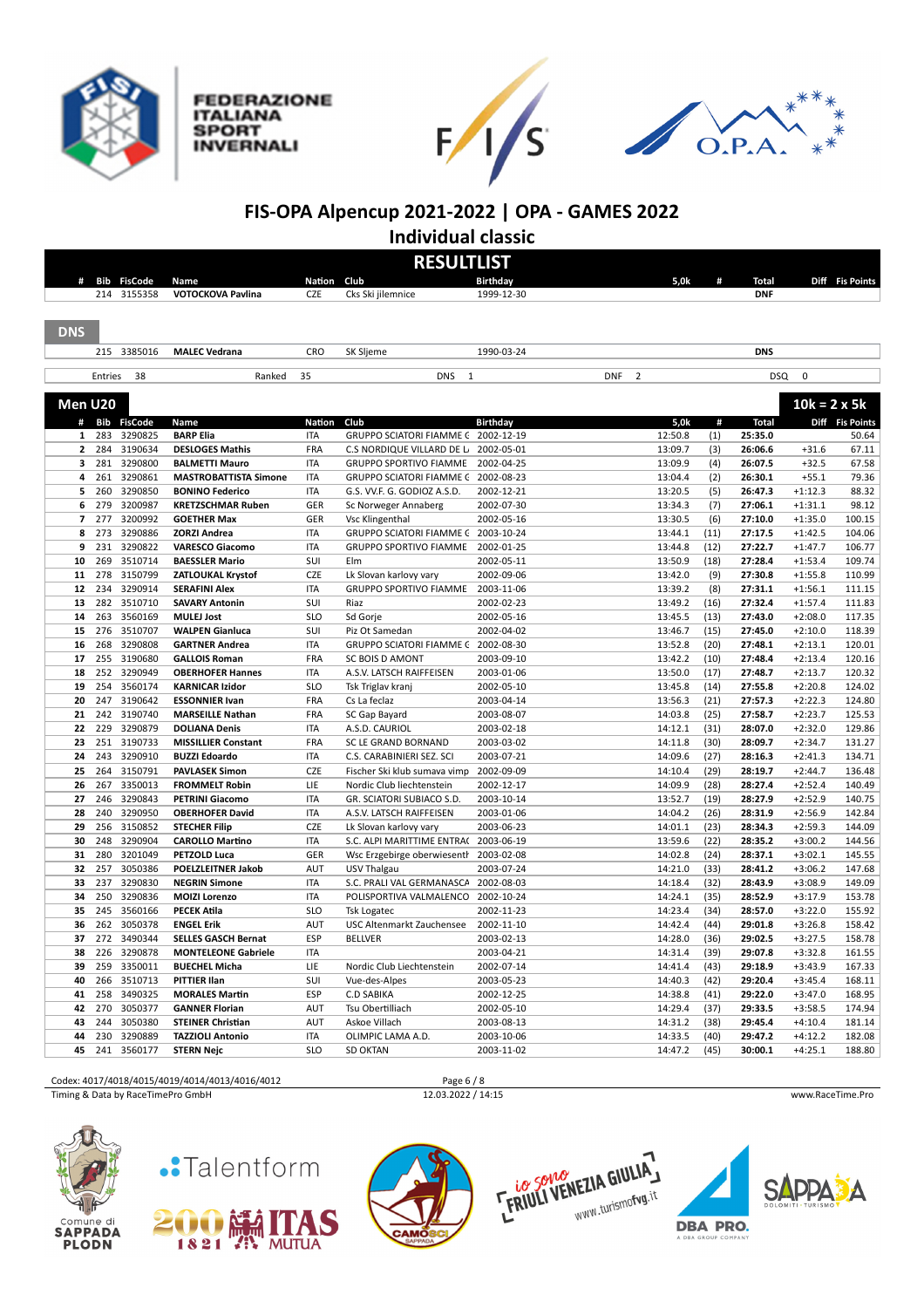







### **FIS-OPA Alpencup 2021-2022 | OPA - GAMES 2022 Individual classic**

|                |            |                |                               |             | <b>RESULTLIST</b>                   |                 |            |              |         |      |              |                     |                   |
|----------------|------------|----------------|-------------------------------|-------------|-------------------------------------|-----------------|------------|--------------|---------|------|--------------|---------------------|-------------------|
| #              | <b>Bib</b> | <b>FisCode</b> | Name                          | Nation Club |                                     | <b>Birthday</b> |            |              | 5,0k    | #    | <b>Total</b> | Diff                | <b>Fis Points</b> |
| 46             | 271        | 3510697        | <b>KNOBEL David</b>           | SUI         | Am Bachtel                          | 2002-12-08      |            |              | 14:58.4 | (48) | 30:11.0      | $+4:36.0$           | 194.48            |
| 47             | 238        | 3560173        | <b>GAVRIC Mark</b>            | <b>SLO</b>  | Tsk Jub dol pri ljubljani           | 2002-12-26      |            |              | 14:57.2 | (47) | 30:20.6      | $+4:45.6$           | 199.49            |
| 48             | 236        | 3290906        | <b>MACORI Maurizio</b>        | <b>ITA</b>  | S.C. SAINT BARTHELEMY A.S.          | 2002-01-08      |            |              | 14:52.0 | (46) | 30:26.9      | $+4:51.9$           | 202.77            |
| 49             | 253        | 3020009        | <b>GRIOCHE Quim</b>           | AND         | Nec                                 | 2003-06-04      |            |              | 15:31.3 | (53) | 30:58.4      | $+5:23.4$           | 219.19            |
| 50             | 265        | 3080035        | <b>SILVA Manex</b>            | <b>BRA</b>  |                                     | 2002-07-24      |            |              | 15:24.7 | (51) | 31:11.7      | $+5:36.7$           | 226.12            |
| 51             | 249        | 3290846        | <b>LORENZETTI Giovanni</b>    | <b>ITA</b>  | A.D. U.S. CARISOLO                  | 2003-03-06      |            |              | 15:23.2 | (50) | 31:29.9      | $+5:54.9$           | 235.60            |
| 52             | 239        | 3560201        | <b>MARINKO Matevz</b>         | <b>SLO</b>  | NSD Medvode                         | 2003-11-07      |            |              | 15:29.9 | (52) | 31:31.5      | $+5:56.5$           | 236.44            |
| 53             | 235        | 3050388        | <b>BUCHER Eric</b>            | AUT         | Nordic Team Absam                   | 2003-05-20      |            |              | 15:43.3 | (54) | 31:35.3      | $+6:00.3$           | 238.42            |
| 54             | 233        | 3560180        | <b>MOCNIK Martin</b>          | <b>SLO</b>  | SKIKE klub Slovenija                | 2003-11-01      |            |              | 15:20.9 | (49) | 32:19.4      | $+6:44.4$           | 261.40            |
| 55             | 227        | 3220054        | <b>MARSHALL Tristan</b>       | GBR         | London Hyde Park XC Ski Clul        | 2003-12-23      |            |              | 18:36.4 | (55) | 38:03.6      | $+12:28.6$          | 440.79            |
| <b>DNF</b>     |            | 275 3201011    | <b>FISCHER Robin</b>          | GER         | <b>Tsv Buchenberg</b>               | 2003-03-28      |            |              |         |      | <b>DNF</b>   |                     |                   |
| <b>DNS</b>     |            |                |                               |             |                                     |                 |            |              |         |      |              |                     |                   |
|                | 228        | 3290790        | <b>PIDER Felix</b>            | <b>ITA</b>  | AMATEUR LANGLAUFVEREIN              | 2002-03-24      |            |              |         |      | <b>DNS</b>   |                     |                   |
|                | 232        | 3290872        | DI IULIO Mirko                | <b>ITA</b>  | S.C. BARREA A.D.                    | 2003-06-30      |            |              |         |      | <b>DNS</b>   |                     |                   |
|                | 274        | 3200981        | <b>KOLLER Kilian</b>          | GER         | <b>Tsv Buchenberg</b>               | 2002-05-21      |            |              |         |      | <b>DNS</b>   |                     |                   |
|                |            |                |                               |             |                                     |                 |            |              |         |      |              |                     |                   |
|                | Entries    | 59             | Ranked                        | 55          | <b>DNS</b><br>3                     |                 | <b>DNF</b> | $\mathbf{1}$ |         |      | DSQ          | $\mathbf 0$         |                   |
| Men            |            |                |                               |             |                                     |                 |            |              |         |      |              | $15k = 3 \times 5k$ |                   |
| #              | Bib        | <b>FisCode</b> | Name                          | Nation      | Club                                | <b>Birthday</b> | 5,0k       | #            | 10,0k   | #    | Total        |                     | Diff Fis Points   |
| 1              | 331        | 3290245        | <b>NOECKLER Dietmar</b>       | <b>ITA</b>  | <b>GRUPPO SPORTIVO FIAMME</b>       | 1988-09-29      | 13:01.1    | (5)          | 25:55.6 | (1)  | 38:46.7      |                     | 23.69             |
| $\overline{2}$ | 333        | 3190553        | <b>ROUSSET Gaspard</b>        | FRA         | C.S la feclaz                       | 2001-01-30      | 12:53.5    | (2)          | 25:58.0 | (2)  | 38:55.8      | $+9.1$              | 26.82             |
| 3              | 328        | 3290577        | <b>CORADAZZI Martin</b>       | <b>ITA</b>  | C.S. ESERCITO                       | 1998-08-31      | 13:00.6    | (4)          | 26:10.7 | (3)  | 39:13.1      | $+26.4$             | 32.77             |
| 4              | 330        | 3290600        | <b>DAPRA Simone</b>           | <b>ITA</b>  | <b>GRUPPO SPORTIVO FIAMME</b>       | 1997-06-19      | 13:03.6    | (7)          | 26:24.2 | (7)  | 39:15.4      | $+28.7$             | 33.56             |
| 5              | 323        | 3190614        | <b>BOURDIN Remi</b>           | FRA         | Sc Frasne drugeon                   | 2001-10-02      | 12:52.9    | (1)          | 26:16.6 | (5)  | 39:25.0      | $+38.3$             | 36.86             |
| 6              | 311        | 3290383        | <b>RASTELLI Maicol</b>        | <b>ITA</b>  | C.S. ESERCITO                       | 1991-04-28      | 13:05.2    | (8)          | 26:19.8 | (6)  | 39:26.2      | $+39.5$             | 37.27             |
| 7              | 327        | 3290611        | <b>ROMANO Lorenzo</b>         | <b>ITA</b>  | C.S. CARABINIERI SEZ. SCI           | 1997-06-08      | 13:02.5    | (6)          | 26:26.1 | (8)  | 39:32.6      | $+45.9$             | 39.47             |
| 8              | 329        | 3290504        | <b>VENTURA Paolo</b>          | <b>ITA</b>  | C.S. ESERCITO                       | 1996-04-01      | 13:00.3    | (3)          | 26:16.5 | (4)  | 39:38.5      | $+51.8$             | 41.50             |
| 9              | 325        | 3290417        | <b>FANTON Paolo</b>           | <b>ITA</b>  | C.S. CARABINIERI SEZ. SCI           | 1991-10-26      | 13:19.9    | (12)         | 26:51.1 | (10) | 40:11.2      | $+1:24.5$           | 52.74             |
| 10             | 326        | 3290357        | <b>BERTOLINA Mirco</b>        | <b>ITA</b>  | C.S. CARABINIERI SEZ. SCI           | 1991-05-11      | 13:22.2    | (15)         | 26:57.2 | (14) | 40:15.1      | $+1:28.4$           | 54.08             |
| 11             | 321        | 3290575        | <b>SERRA Daniele</b>          | <b>ITA</b>  | C.S. ESERCITO                       | 1996-02-23      | 13:28.6    | (21)         | 26:54.6 | (12) | 40:16.2      | $+1:29.5$           | 54.46             |
| 12             | 301        | 3290535        | <b>ARMELLINI Mattia</b>       | <b>ITA</b>  | <b>GRUPPO SPORTIVO FIAMME</b>       | 1997-07-18      | 13:26.7    | (19)         | 26:53.8 | (11) | 40:25.0      | $+1:38.3$           | 57.49             |
| 13             | 320        | 3190607        | <b>ARNAUD Julien</b>          | FRA         | Sc Montgenevre val claree           | 2001-10-07      | 13:15.4    | (9)          | 26:44.7 | (9)  | 40:29.7      | $+1:43.0$           | 59.10             |
| 14             | 313        | 3290771        | <b>CHIOCCHETTI Alessandro</b> | <b>ITA</b>  | GRUPPO SCIATORI FIAMME C 2001-08-30 |                 | 13:20.2    | (14)         | 27:00.7 | (17) | 40:31.0      | $+1:44.3$           | 59.55             |
| 15             | 324        | 3290674        | <b>DEL FABBRO Luca</b>        | <b>ITA</b>  | <b>GRUPPO SCIATORI FIAMME C</b>     | 1999-10-07      | 13:17.0    | (10)         | 27:00.1 | (15) | 40:38.5      | $+1:51.8$           | 62.13             |
| 16             | 334        | 3510619        | <b>FAEHNDRICH Cyril</b>       | SUI         | Horw                                | 1999-09-27      | 13:17.1    | (11)         | 27:00.6 | (16) | 40:48.0      | $+2:01.3$           | 65.40             |
| 17             | 309        | 3290729        | <b>GASPERI Michele</b>        | <b>ITA</b>  | C.S. ESERCITO                       | 2000-11-17      | 13:22.8    | (16)         | 26:56.7 | (13) | 40:54.7      | $+2:08.0$           | 67.70             |
| 18             | 306        | 3200876        | <b>MILZ Jakob</b>             | GER         | Sv Oberreute                        | 2000-03-08      | 13:57.1    | (37)         | 27:19.8 | (20) | 40:59.5      | $+2:12.8$           | 69.35             |
| 19             | 315        | 3560127        | <b>LICEF Miha</b>             | <b>SLO</b>  | SD Gorje                            | 1997-01-14      | 13:36.2    | (24)         | 27:25.5 | (22) | 41:01.5      | $+2:14.8$           | 70.04             |
| 20             | 304        | 3290714        | <b>MARIANI Ivan</b>           | <b>ITA</b>  | C.S. CARABINIERI SEZ. SCI           | 2000-06-04      | 13:34.0    | (22)         | 27:09.7 | (19) | 41:04.4      | $+2:17.7$           | 71.04             |
| 21             | 318        | 3100287        | IZQUIERDO-BERNIER Ricardo ESP |             | Fondeurs Laurentides                | 1995-04-30      | 13:25.4    | (18)         | 27:08.3 | (18) | 41:04.6      | $+2:17.9$           | 71.10             |
| 22             | 314        | 3150635        | <b>KALIVODA Tomas</b>         | CZE         | Fischer Ski klub sumava vimp        | 1998-04-06      | 13:34.7    | (23)         | 27:26.0 | (23) | 41:08.6      | $+2:21.9$           | 72.48             |
| 23             | 335        | 3190419        | <b>COLLET Martin</b>          | <b>FRA</b>  | Chamonix                            | 1997-03-22      | 13:43.7    | (28)         | 27:31.3 | (24) | 41:15.6      | $+2:28.9$           | 74.89             |
| 24             | 305        | 3290773        | <b>TICCO Giovanni</b>         | <b>ITA</b>  | <b>GRUPPO SPORTIVO FIAMME</b>       | 2000-02-16      | 13:48.7    | (32)         | 27:48.4 | (31) | 41:15.7      | $+2:29.0$           | 74.92             |
| 25             | 332        | 3190582        | <b>COUPAT Sabin</b>           | <b>FRA</b>  | <b>Bessat Sports hiver</b>          | 2000-09-07      | 13:20.1    | (13)         | 27:20.9 | (21) | 41:29.0      | $+2:42.3$           | 79.49             |
| 26             | 300        | 3290792        | <b>CUSINI Nicolo</b>          | <b>ITA</b>  | A.S.D. SPORTING CLUB LIVIGI         | 2001-01-19      | 13:47.7    | (31)         | 27:38.1 | (25) | 41:34.5      | $+2:47.8$           | 81.39             |
| 27             | 293        | 3290725        | <b>POLI Fabrizio</b>          | <b>ITA</b>  | UNDER UP SKI TEAM BERGAN            | 2000-01-12      | 13:43.6    | (27)         | 27:44.8 | (27) | 41:36.7      | $+2:50.0$           | 82.14             |
| 28             | 297        | 3290394        | <b>MONTELLO Giuseppe</b>      | <b>ITA</b>  | C.S. ESERCITO                       | 1992-12-07      | 13:37.3    | (25)         | 27:46.6 | (29) | 41:51.3      | $+3:04.6$           | 87.16             |
| 29             | 319        | 3530872        | O CONNELL Finn                | <b>USA</b>  | Bridger Ski Foundation              | 1998-06-26      | 13:47.2    | (30)         | 27:54.9 | (32) | 41:59.5      | $+3:12.8$           | 89.98             |
| 30             | 317        | 3150559        | <b>BESTAK Jonas</b>           | <b>CZE</b>  | Dukla Liberec                       | 1995-01-18      | 13:43.5    | (26)         | 27:48.1 | (30) | 42:01.0      | $+3:14.3$           | 90.50             |